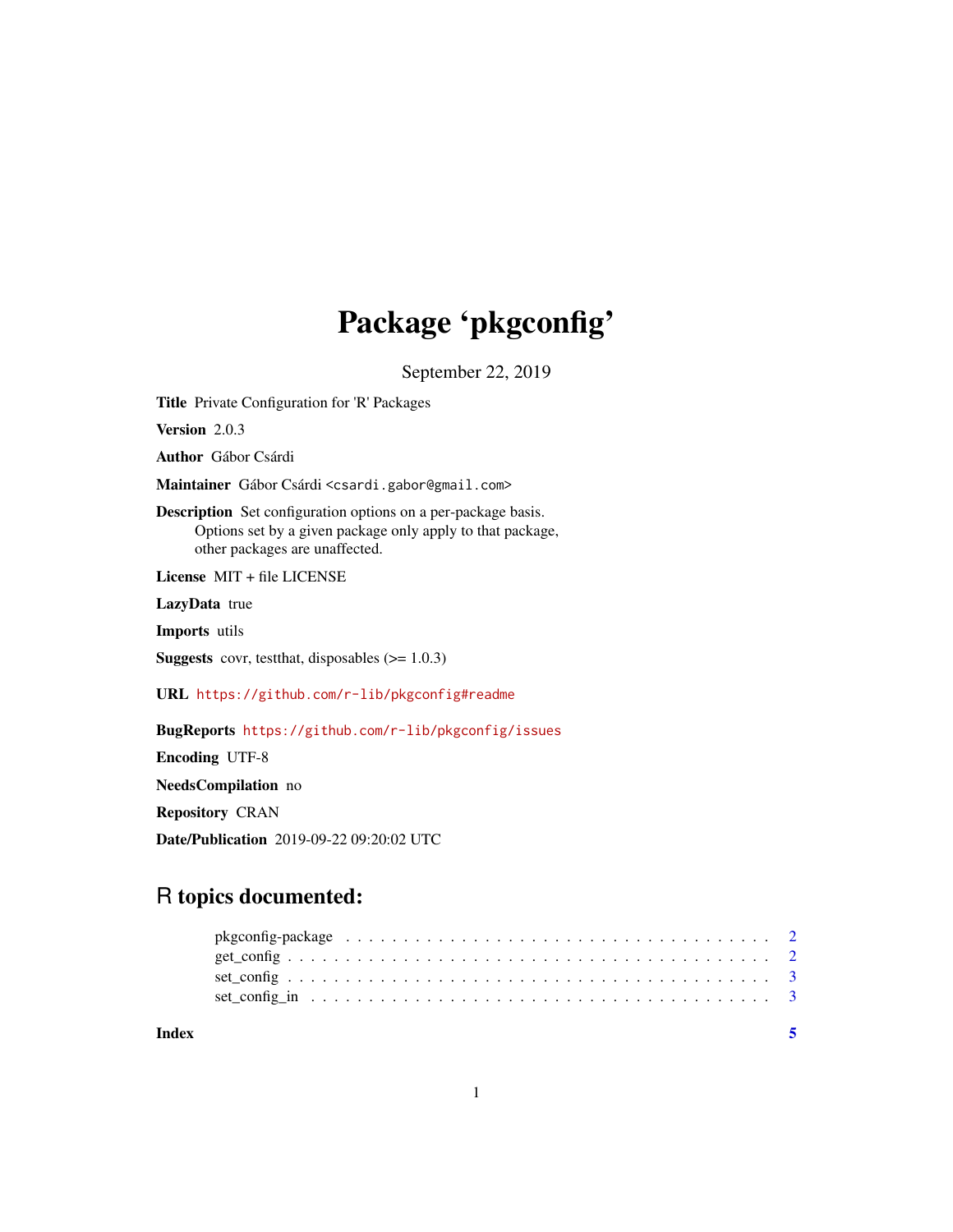<span id="page-1-0"></span>pkgconfig-package *Persistent configuration for R packages*

#### Description

This package is meant to be used in other packages, and provides configuration options for them.

#### Details

It is currently very minimal, and has two main functions: one for setting configuration options ([set\\_config](#page-2-1)), and one for querying them ([get\\_config](#page-1-1)).

<span id="page-1-1"></span>get\_config *Query a configuration parameter key*

#### Description

Query a configuration parameter key, and return the value set in the calling package(s).

#### Usage

get\_config(key, fallback = NULL)

#### Arguments

| key      | The name of the parameter to query.              |
|----------|--------------------------------------------------|
| fallback | Fallback if the parameter id not found anywhere. |

#### Details

This function is meant to be called from the package whose behavior depends on it. It searches for the given configuration key, and if it exists, it checks which package(s) it was called from and returns the configuration setting for that package.

If the key is not set in any calling package, but it is set in the global environment (i.e. at the R prompt), then it returns that setting.

If the key is not set anywhere, then it returns NULL.

#### Value

The value of the parameter, or the fallback value if not found.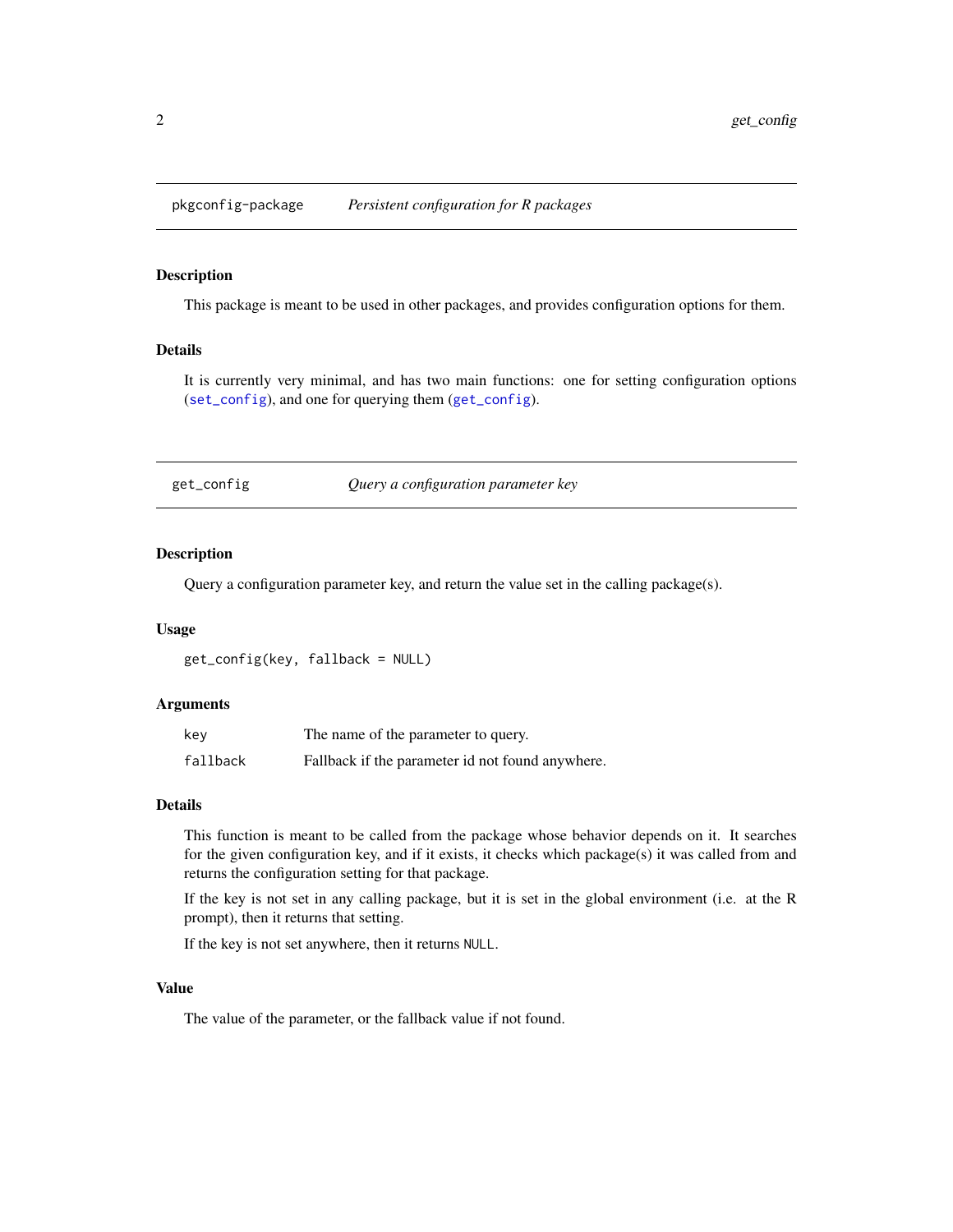<span id="page-2-1"></span><span id="page-2-0"></span>

#### Description

Set a configuration parameter, for the package we are calling from. If called from the R prompt and not from a package, then it sets the parameter for global environment.

#### Usage

set\_config(...)

#### Arguments

... Parameters to set, they should be all named.

#### Value

Nothing.

#### See Also

[set\\_config\\_in](#page-2-2)

<span id="page-2-2"></span>set\_config\_in *Set a configuration parameter for a package*

#### Description

This is a more flexible variant of link{set\_config}, and it allows creating an custom API in the package that uses pkgconfig for its configuration.

#### Usage

 $set_{config_in(..., .in = parent-frame())$ 

#### Arguments

| $\cdots$ | Parameters to set, they should be all named.      |
|----------|---------------------------------------------------|
| .in      | An environment, typically belonging to a package. |

#### Details

This function is identical to [set\\_config](#page-2-1), but it allows supplying the environment that is used as the package the configuration is set for. This makes it possible to create an API for setting (and getting) configuration parameters.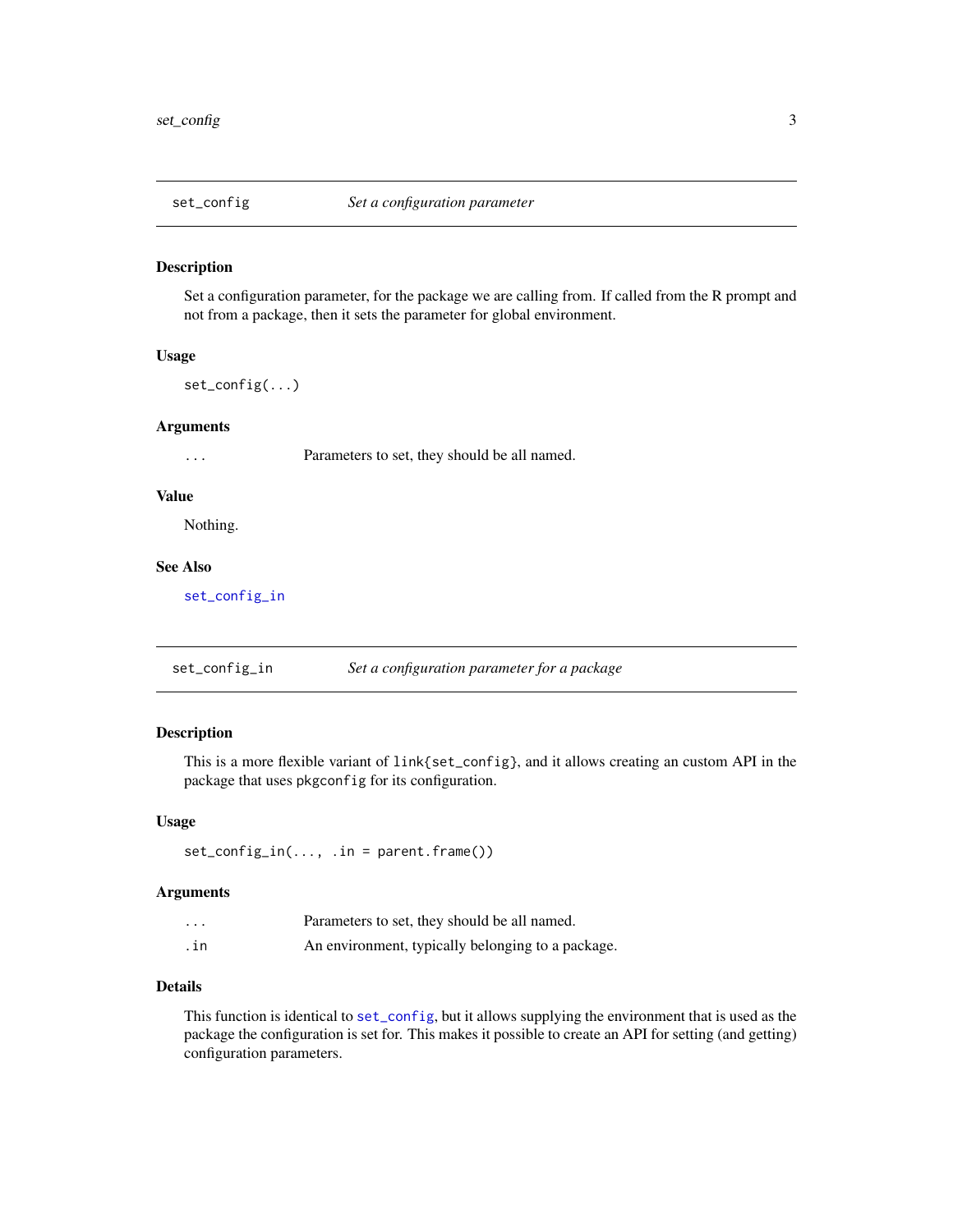#### <span id="page-3-0"></span>Value

Nothing.

#### See Also

[set\\_config](#page-2-1)